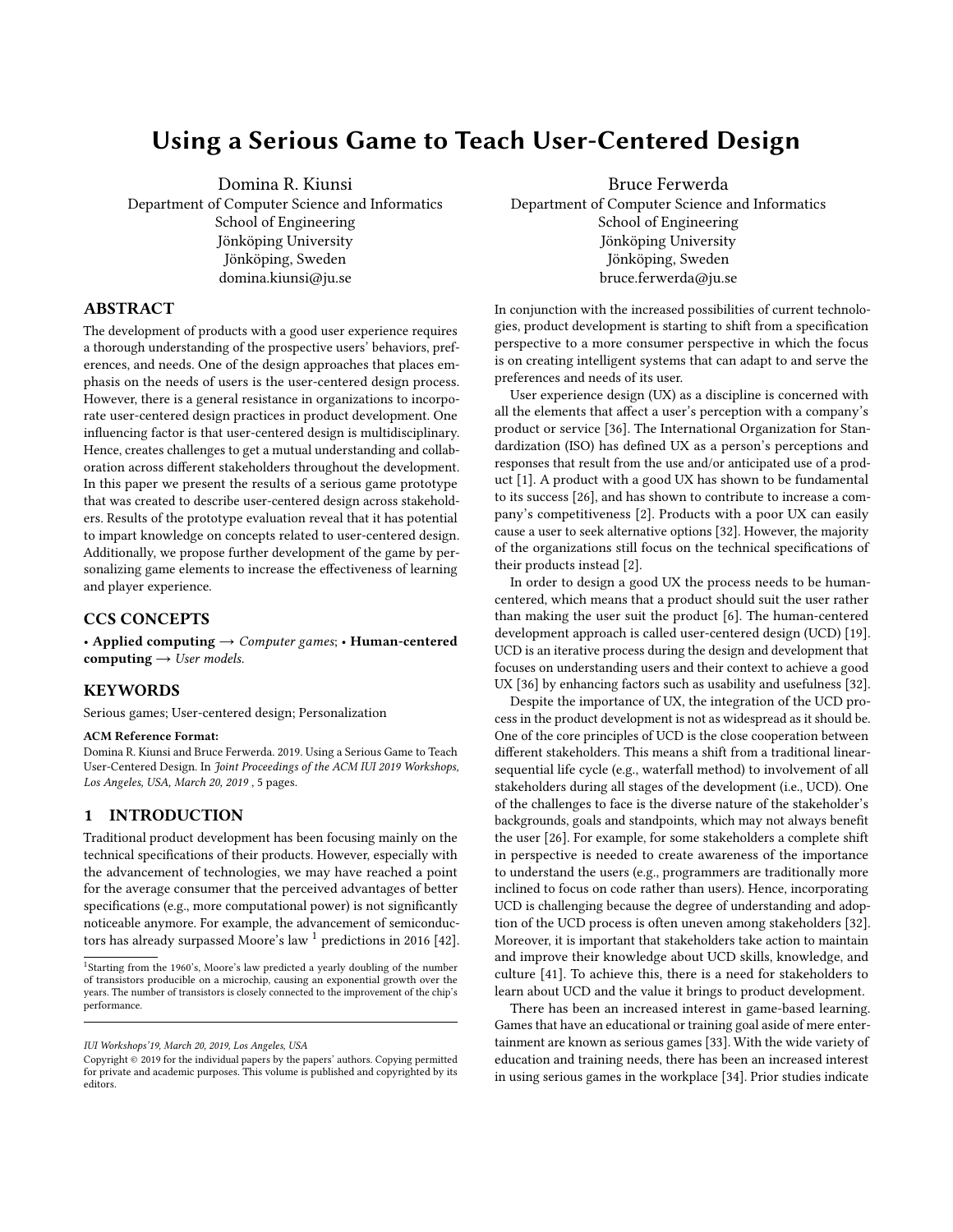IUI Workshops'19, March 20, 2019, Los Angeles, USA D.R. Kiunsi and B. Ferwerda

that gaming during learning improves efficiency and positively stimulates achievement of the intended learning outcome [\[7\]](#page-4-12). As a result, games are increasingly used in various learning environments. For example, learning coding through solving puzzles [\[27,](#page-4-13) [29\]](#page-4-14). Hence, a serious game solution may be able to effectively educate about the UCD process as well.

To test the potential of using a serious game to educate about the UCD process, we conducted a preliminary study with a prototype of a serious game. The prototype consisted of a card game that describes the UCD process and roles of relevant stakeholders in the UCD process. The goal of the card game was to create awareness of UCD practices among various stakeholders, enabling them to experience the process of product development from the perspectives of the different roles involved.

Our preliminary results indicated that the participants gained new knowledge relating to UCD through the card game. The knowledge areas were divided into categories, which include the UCD design process, UX techniques and the purpose of the organization roles (i.e., stakeholders) involved. Additionally, this paper proposes further development of the prototype by creating a personalized serious game in which game elements can be adjusted based on organizational and player characteristics to improve learning and the player experience.

# 2 RELATED WORK

#### 2.1 Serious Games

Serious games are games in which education rather than entertainment is the main goal [\[34\]](#page-4-11). Although serious games are often intended for learning, their application extends to other goals such as acquisition of specific skills [\[11\]](#page-4-15). Serious games are categorized depending on their characterizing goal, that is the additional goal (e.g., learning, training health) apart from entertainment [\[11\]](#page-4-15). Hence, serious games have been applied in various domains such as health, military, corporate and education [\[8\]](#page-4-16).

The use of game-based learning and training in organizations is not new, games have been used to teach concepts and processes such as marketing, project management and risk management [\[8\]](#page-4-16). In corporate environments, serious games motivate communication and collaboration, and are used to get people more involved and interactive in work related situations [\[5\]](#page-4-17). An investigation on the use of serious games in organizations revealed that employees prefer playing games as a means of learning because they enjoy the engagement [\[3\]](#page-4-18). The increased engagement allows serious games to quickly produce learning results, are cost effective, and can target multiple people at once [\[39\]](#page-4-19).

One example of a serious game used for corporate training is named "COSIGA." The game simulates the collaborative process of product development among engineers in which the players have to work together to make the final product [\[21\]](#page-4-20). COSIGA enables the players to experience the process of new product development from the perspectives of the different disciplines involved in the design process and the interactions between these disciplines [\[21\]](#page-4-20). Another example of a serious game is "ERPsim." ERPsim is a game used to teach enterprise recourse planning concepts and ideas. The main goal of the game was to develop a hands-on understanding of the concepts underlying enterprise systems [\[30\]](#page-4-21).

#### 2.2 Adaptation & Personalization

Tailoring system environments to a user's behavior, preferences, and needs are a common practice in fields as recommender systems. These tailoring strategies usually adhere to a data-driven approach (e.g., using historical data to predict future behaviors [\[25\]](#page-4-22)). The disadvantage of a data-driven approach is that it dependents on historical data. Hence, fails to facilitate a tailored experience when lacking historical user data (e.g., for new users). Theory-driven approaches (e.g., using psychological theory to create user models) provide opportunities to counteract on the lack of historical data by using questionnaires or infer user models from external data sources (e.g., [\[12,](#page-4-23) [13\]](#page-4-24)). By doing so, theory-driven approaches are able to facilitate a tailored experience from the start of use.

Especially for gaming purposes, tailoring experiences from the start of use can have a significant impact on players as the first impression can play an important role in whether players continue playing the game. Furthermore, individual players within a player group often exhibit varying attributes such as skills, knowledge and backgrounds. Hence, tailoring can also contribute to an increased player acceptance, engagement, and motivation among heterogeneous player groups [\[40\]](#page-4-25).

Games in which entertainment is the main purpose rely on player attributes to tailor the game experience [\[4\]](#page-4-26). Player attributes that are often adhered to are "gamer types" to indicate the type of player a user is (see for an overview of gamer type models [\[35\]](#page-4-27)). Gamer types can then be used to adjust the gameplay of the game accordingly. For example, Orji et al. [\[37\]](#page-4-28) increased the efficacy of persuasive messages of a game by adapting them to different gamer types.

Serious games on the other hand have the main purpose of learning and/or training instead of mere entertainment. Hence, the underlying intention of serious games is to support personal development instead of gameplay. Therefore, tailoring the gameplay on gamer types may forgo the intended effect. As the effectiveness of a serious game is indicated by reaching its learning and/or training goals [\[9\]](#page-4-29), adjusting the game elements based on personal characteristics instead of player attributes may be more effective for learning and training purposes. For example, Lee & Ferwerda [\[28\]](#page-4-30) proposed to personalize online educational tools by using personality types.

## 2.3 Challenges of Adapting the UCD process

Because stakeholders may have different goals with a product, there is a general resistance to incorporate UCD practices. There are several challenges underlying this resistance. UCD practices require regular communication and collaboration among stakeholders. The collaboration between different stakeholders is a challenge due to factors as: difference in training, responsibilities, and motivation in the work place [\[23\]](#page-4-31). For example, one of the challenges is the developer mindset. This refers to that some developers are too focused on the code and thereby loosing sight of other aspects of the product (e.g., the user's perspective) [\[2\]](#page-4-5). One way to alleviate this problem is by educating developers on the value of UCD.

Another challenge is the lack of knowledge and awareness of the available research methods that could be employed to extract requirements from end users [\[2\]](#page-4-5). The lack of knowledge and awareness of available research methods diminishes the effects on the importance of incorporating UCD.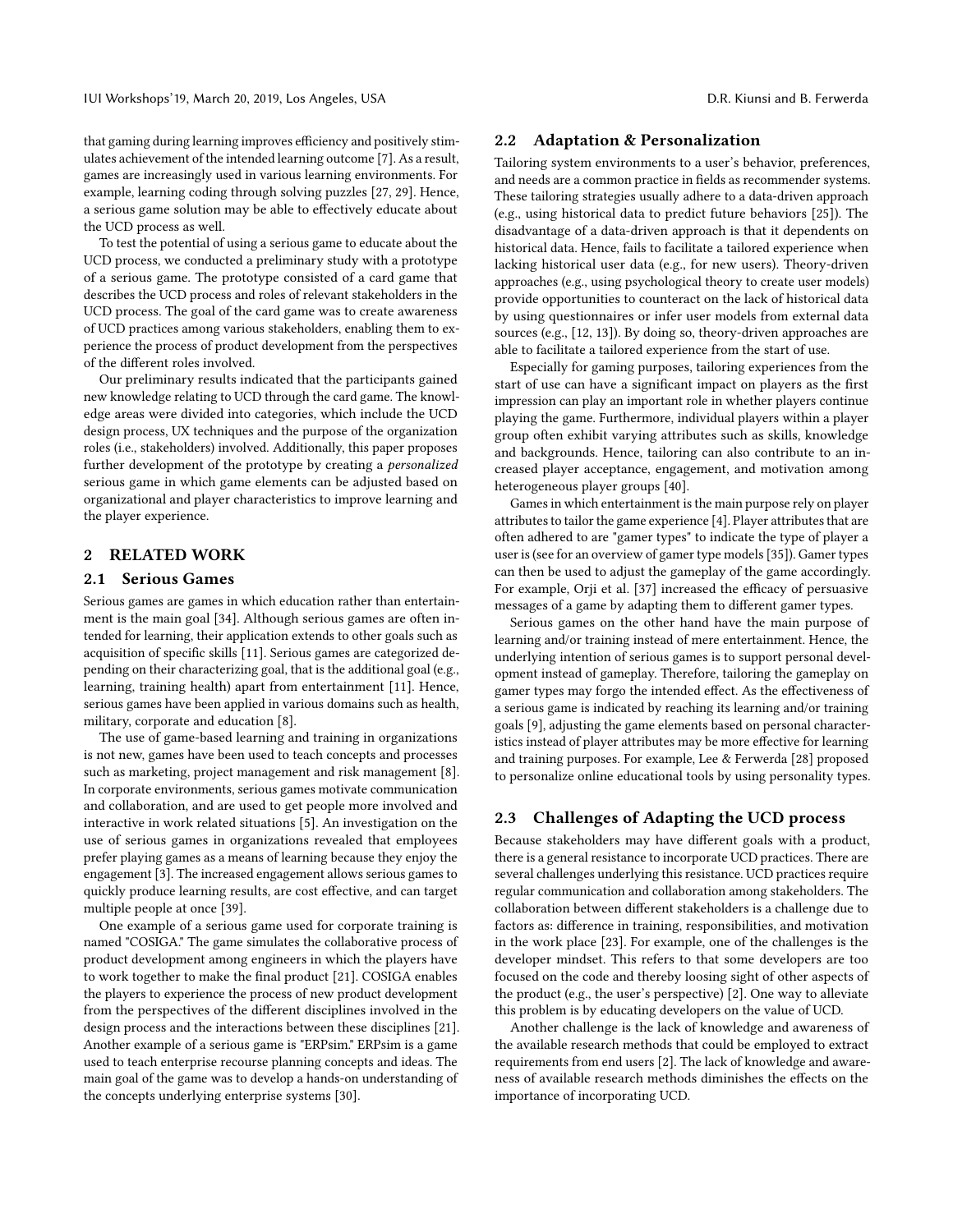To increase the willingness to incorporate UCD in the development process, it is important that the stakeholders understand the UCD process and be aware of the impact that it can have on the success of the product [\[26\]](#page-4-4). To overcome the above stated challenges, we designed a prototype of a serious game to assess the possible effects it can have in raising awareness of UCD and the effects of it when incorporating it in the development process.

# 3 PROTOTYPE DESCRIPTION

A prototype was created to assess the possible effects of a serious game for learning UCD in a development process.<sup>[2](#page-2-0)</sup> The prototype consist of a serious card game. The serious card game is a threeplayer collaborative game which requires the participants to work together to finish a software product development project while following the UCD process. The card game consists of a total of 97 cards (example of the cards can be found in Figure [1\)](#page-3-0):

- 4 "project" cards that are describing the type of project the team will be solving
- 3 "role" cards that are describing the roles of the players
- 4 "phase" cards that are representing the different phases in a UCD process
- 28 "technique" cards that are representing the different methods that the players can apply to complete a UCD phase
- 20 "modifier" cards that are describing the actions the players need to take during the game
- 30 "capital" cards that provide players buying power to purchase techniques
- 8 "drawback" cards to add engagement to the game by warning players of potential failures of the project

#### 3.1 Game Overview

The prototype game consists of three common roles in an organization's product team: a UX designer, programmer, and business officer. Through the project cards the team needs to complete the given project. In order to complete the project, the team must follow and complete a UCD process, which is made up of four phases: research, design, prototyping, and testing. A phase can be completed by applying the appropriate techniques such as interviews, surveys, and/or card sorting.

The team needs to minimally reach 10 points in order to complete the phase by collecting a corresponding number of technique points. Techniques are collected by using capital cards. Capital cards are assigned to each player at the beginning of the game. The players can use this capital to purchase techniques. The players play in consecutive order. Hence, only one player can finish a phase at once. To mimic UCD iterations, the team can encounter modifier cards during the game. These cards require players to take particular actions that can change the state of the game. For example, a modifier can require a player to trade resources with another player. Modifiers are used once and immediately when picked up.

The games is designed to allow the players to collaborate and utilize each other's abilities. Hence, winning is achieved as a team and not as individual players. To win, the team needs to complete all the phases of the UCD process, which indicates that they have successfully completed their project. The team can loose after encountering a total of eight drawback cards which can be drawn at random during the game.

# 3.2 Game Play

Each player selects a role upon the start. The team then randomly selects a project card and places it face up so that it is visible to all players. Under the project card, the four phase cards are also placed face up. Each player gets ten capital cards to make a personal deck. On the table there will be two other decks placed (shuffled and faced down): 1) technique and 2) modifier (+drawback) cards.

Five technique cards are placed up to start the game. The team decides which player goes first. Five cards from a personal deck is drawn on a player's turn to make a hand. The player then draws a card from the top from the modifier deck and fulfills the instructed action. Finally, the player uses the capital cards on their hand to acquire techniques from the table; each picked up technique needs to be replaced with a new one from the deck to ensure there are always five technique cards on the table. The acquired new cards then add up to a player's personal deck. If on a player's turn their hand contains techniques that are applicable to the current phase, then they have to be placed faced up in front of the player. This will enable the team to form a playing strategy, such as trading cards to complete the phase.

#### 3.3 Results of the Card Game Assessment

In order to evaluate the educational goal of the game, three types of tests were conducted: 1) assessment of the content validity of the card game to determine whether the constructs represented are representative for UCD, 2) playtest to assess the functionality of the game, and 3) subjective player assessment on the educational goal of the game.

The content validity assessment was conducted by presenting the game and administering an open-ended questionnaire to a practitioner of UCD. The questionnaire contained four open questions relating to four card types: role, project, phase, and technique cards. These cards were presented for assessment because they contain UCD and UX concepts that players are intended to learn during gameplay. The results showed that the cards contain valid information relating the UCD process, UX techniques, roles involved, and types of projects.

The functionality assessment was conducted through a playtest, which involved a total of six participants divided in two groups. All participants indicated that they had no prior knowledge and awareness of the UCD process. The participants were observed while playing the game in order to capture the game experience. The results of the functionality assessment gave indication that the game objective was well understood by the players. Players showed to form strategies and engaged in communication and collaboration to complete the game.

The learning outcome assessment was conducted by providing an open-ended questionnaire to the participants at the end of game. The result of the questionnaire showed that participants gained new knowledge and awareness about UCD process. One of the knowledge areas identified was learning the design process; players indicated having a better idea of the phases needed to develop a new

<span id="page-2-0"></span> $2$ See for a more detailed description of the prototype [\[24\]](#page-4-32).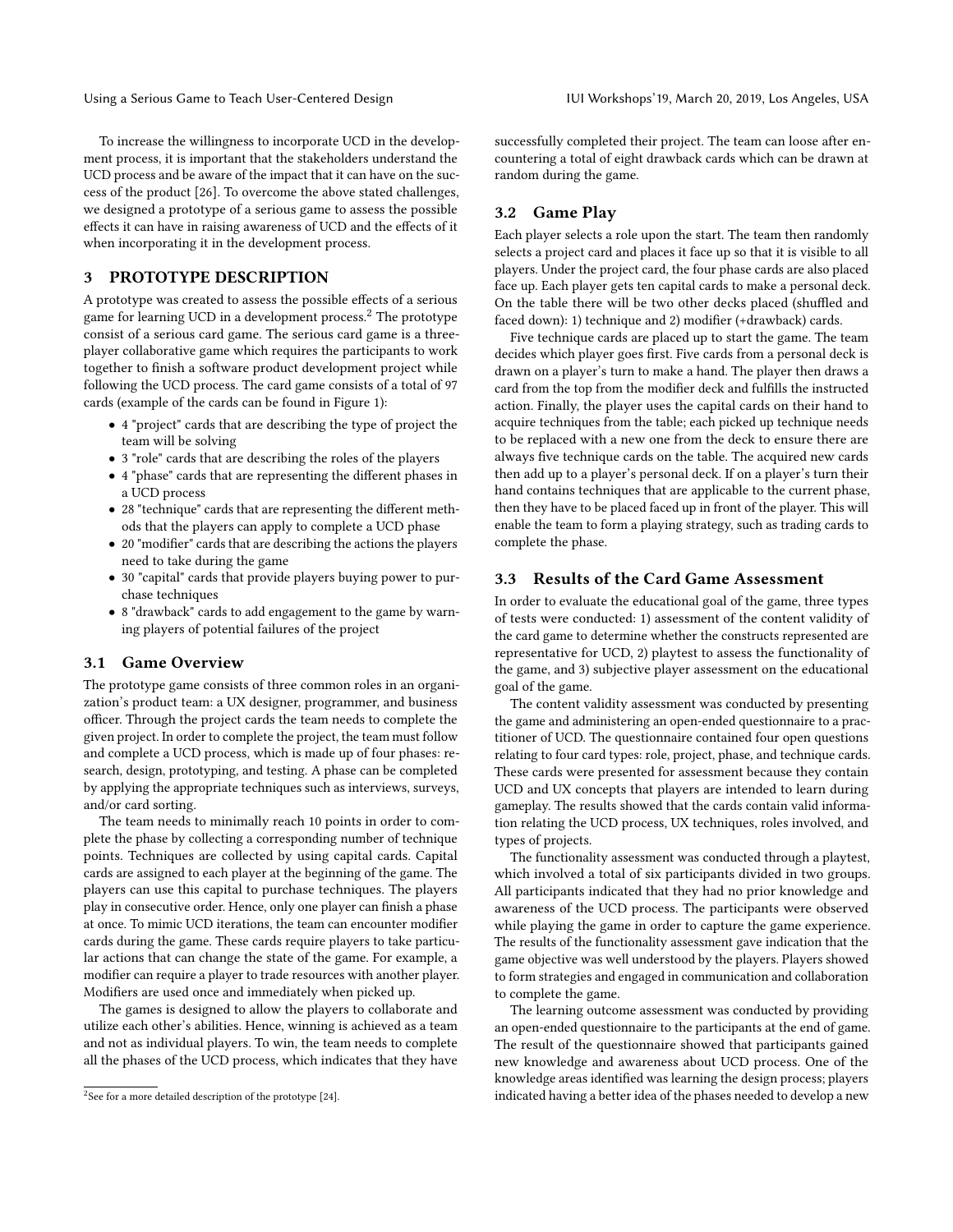IUI Workshops'19, March 20, 2019, Los Angeles, USA D.R. Kiunsi and B. Ferwerda

<span id="page-3-0"></span>

Figure 1: Example of project, roles, phase, technique, modifier, capital and drawback cards respectively

product, and learned about UX techniques that could be applied during product development. Finally players specified that they had a new perspective on the roles involved in UCD.

# 4 CONCLUSION

The results reveal that the game is functional and a good representation of the UCD process. Players indicated that they were able to acquire new knowledge and became more aware about the UCD process. Hence, results indicate that the goal of the serious game is fulfilled. However, the results presented are only preliminary. Further research can be carried out with participants from organizations to assess the impact and learning potential. This would provide more insight on how the card game performs from a practitioners' perspective. Furthermore, during evaluation the participants only played the game once, it would be interesting to see whether playing the game over an extended period of time helps the participants learn and retain more/different information.

Although the prototype reached its goal, it in general lacks aesthetic appeal. Aesthetic appeal can play an important role for games. Hence, the graphical elements of the cards could be improved to add components such as images which would further improve player immersion and engagement. In the following section we propose means of personalization and adaptation to further improve the gameplay, player experience, and learning outcomes.

### 5 PROPOSAL

#### 5.1 Adaptation & Personalization Dimensions

Adaptation and personalization of different game elements can have an influence on the effectiveness of the game. Since the game is intended for use by different organizations, it is important that the game can adapt to different organizational structures. By being able to adapt the game to different organizational structures, the game is able to increase awareness through the direct applicability of the respective organization, and thereby also lowering the threshold of ultimately adapting the UCD process in the organization. Furthermore, the current prototype supports only three basic roles. The game can be expanded to include more roles that are involved in the UCD process (depending on the organizational context). On a

player-level, mapping the positions that players have in the organization to the roles within the game can have positive effects on the gameplay as well. Research has shown that self-representation (i.e., the ability for a player to identify themselves to the context of the game) is important to engage and encourage players to continue playing [\[8\]](#page-4-16). Self-representation can consequently lead to increased attention and learning of the concepts during the game [\[31\]](#page-4-33).

The game is not only intended to educate its players about the UCD process itself, but also to train players on what their position entails if such a UCD process would be adapted by the organization. Hence, the game's intention is also provide opportunities for players to work on personal development within their roles. Prior studies have often used personality types to characterize an individual and to model their behaviors, preferences, and needs (e.g., [\[17,](#page-4-34) [18\]](#page-4-35)). Hence, personality can conversely also indicate undesirable characteristics for certain position within the UCD process. The game can adapt certain gameplay elements to improve on these characteristics. For example, when a player is shown to be introvert by nature and the position that they are in requires to be more outspoken, the game can adapt the gameplay in such a way that more emphasis will be put on training the player to speak out more. Personality can also be used to adapt the strategy to teach. For example, Chen et al. [\[10\]](#page-4-36) analyzed usage data of online learning environments and found relationships between users' personality traits and different strategies users adopt for learning.

The acquisition of personality traits can be done in several ways: explicitly and implicitly. Explicitly is done through the use of questionnaires. For example, a commonly used questionnaire is the 44-item Big Five Inventory (BFI; [\[22\]](#page-4-37)) or the Ten Item Personality Inventory (TIPI; [\[20\]](#page-4-38)). However, obtrusiveness is a common problem for explicit acquisition methods by requiring time from the user to fill in the questionnaire and thereby interrupting the interaction between the user and the system. Alternatively, the implicit method can be exploited by using data from external source (e.g., through the connectedness with social networking services, such as single sign-on mechanisms). For example, research has shown to be able infer personality from platforms as Facebook [\[14\]](#page-4-39), Twitter [\[38\]](#page-4-40), and Instagram [\[15,](#page-4-41) [16\]](#page-4-42). The main disadvantage of using the implicit acquisition method is that it may lack prediction accuracy.